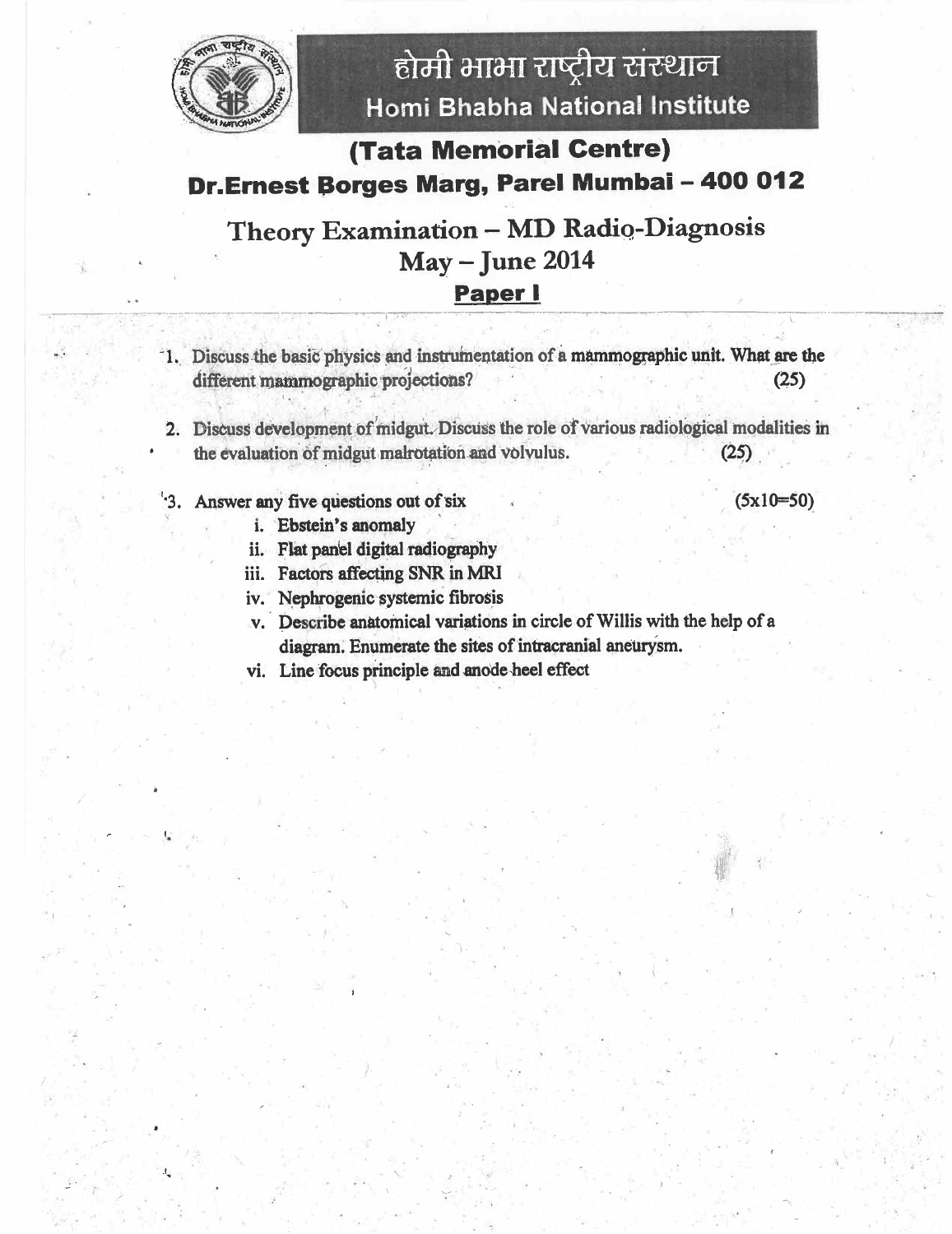

## (Tata Memorial Centre) Dr.Ernest Borges Marg, Parel Mumbai - 400 012

### Theory Examination - MD Radio-Diagnosis **May - June 2014 Paper II**

- 1. Discuss in detail the etiology and imaging features of hyperparathyroidism (25)
- 2. Discuss the role of MDCT in evaluation of an elderly patient presenting to the casualty with acute chest pain.  $(25)$
- 3. Answer any five questions out of six

i.

#### $(5x10=50)$

- Multiple sclerosis
	- ii. Mucocele of paranasal sinus
	- iii. Gestational trophoblastic disease
	- iv. Mention causes of dysphagia and their radiological features
	- Imaging features of pheochromocytoma  $V_{\star}$
	- Role of ultrasound in renal transplant vi.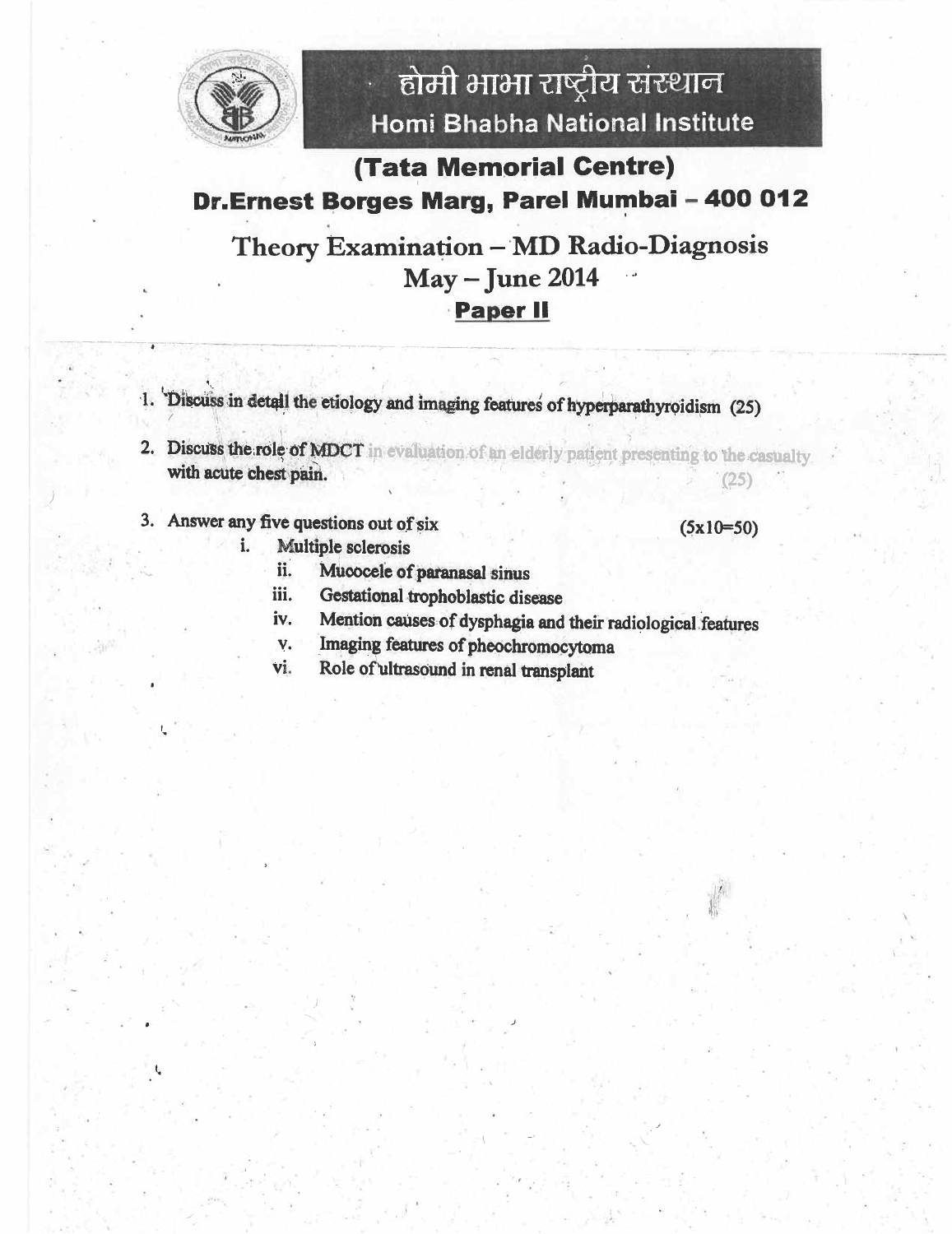

# **(Tata Memorial Centre)** Dr.Ernest Borges Marg, Parel Mumbai - 400 012

## Theory Examination - MD Radio-Diagnosis **May - June 2014 Paper III**

- 1. Discuss in detail the radiological evaluation of a neonate presenting with seizures. (25)
- 2. Briefly discuss the role of radiologist in a patient presenting with hematuria.
- 3. Answer any five.

 $(5x10=50)$ 

 $(25)$ 

- Solitary pulmonary nodule ï.
- Neurofibromatosis type II ii.
- Sonographic markers of Down syndrome iii.
- Angiomyolipoma iv.
- **Sigmoid volvulus** v.
- vi. **Pulmonary sequestration**